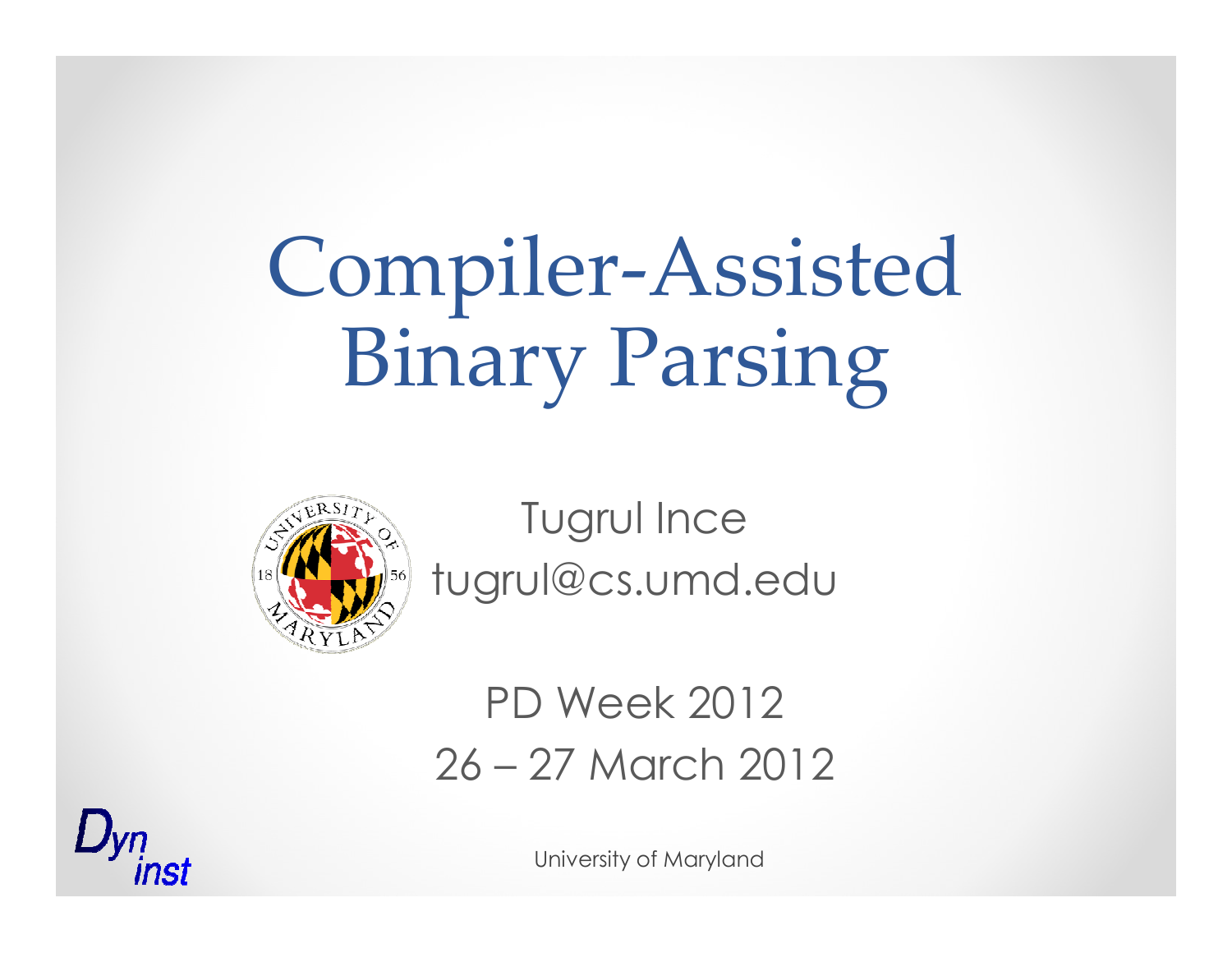# Parsing Binary Files

- Binary analysis is common for
	- o Performance modeling
	- o Computer security
	- o Maintenance
	- o Binary modification
- Parsing: first step in most binary analyses
	- o Not straight-forward
	- o Time consuming

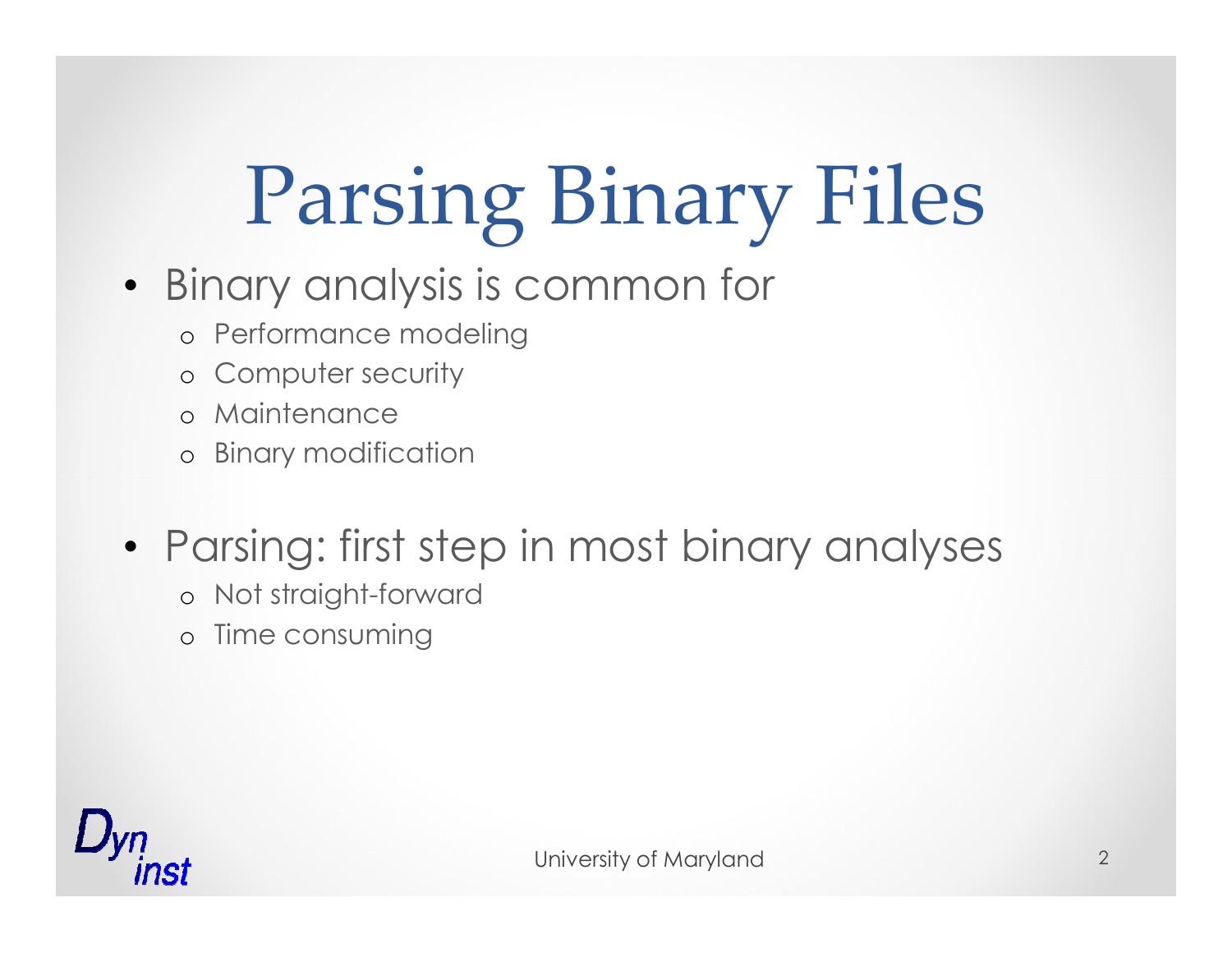# Objective

• Improve parsing speed and accuracy

### • Store more data in binary files

- o Basic block locations
- o Edge information (source, target, type)
- Binary analysis tools read this extra information
	- o Create basic block, edge, and finally CFG abstractions

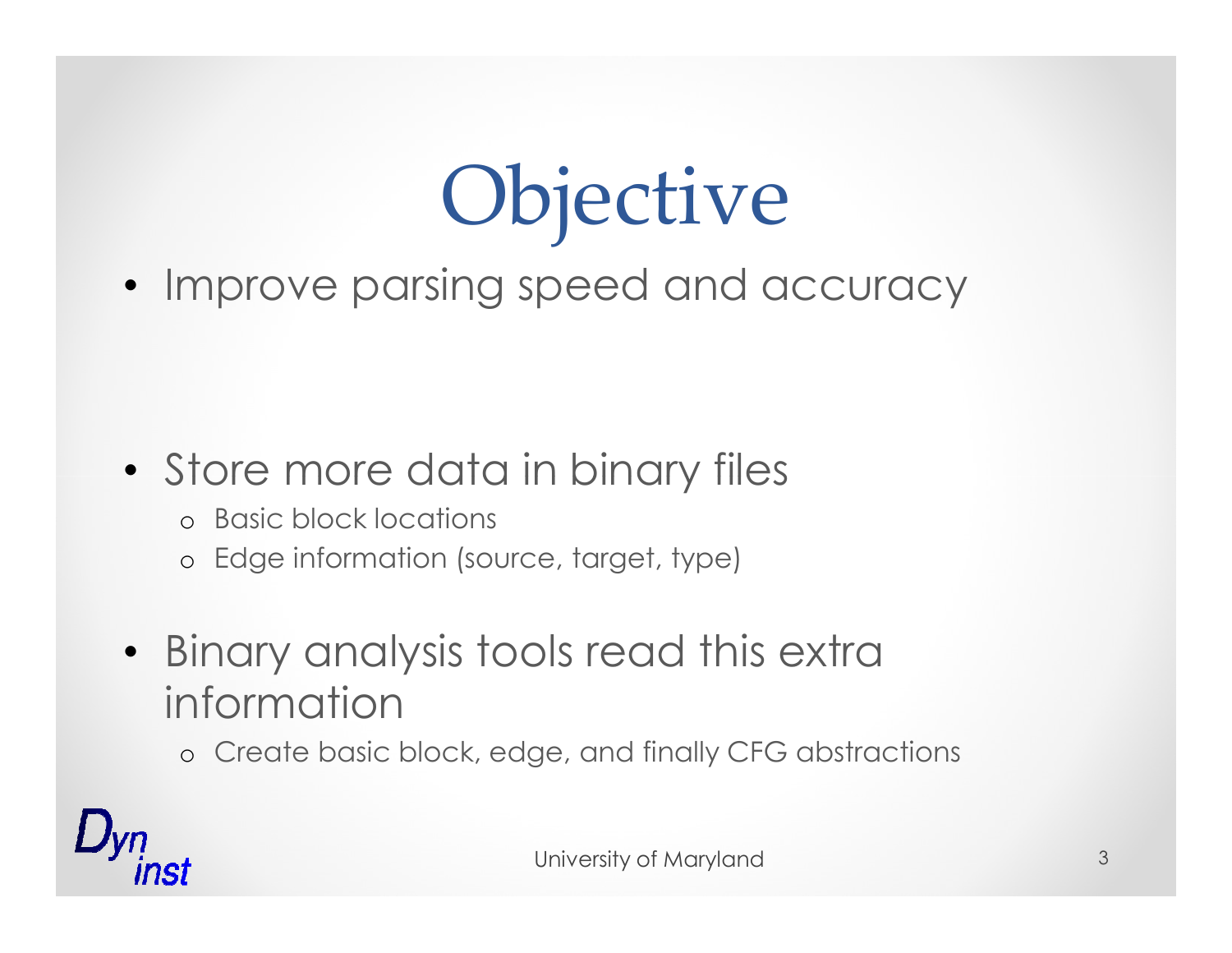# Difficulties in Parsing

• Distinguishing code and data

### • Disassembly is tricky

- o Identifying functions
- o Finding instruction boundaries
	- − Variable-length instruction set architectures

### • Building Control Flow Graphs

- o Identify Basic Block boundaries
- o Identify edges between basic blocks

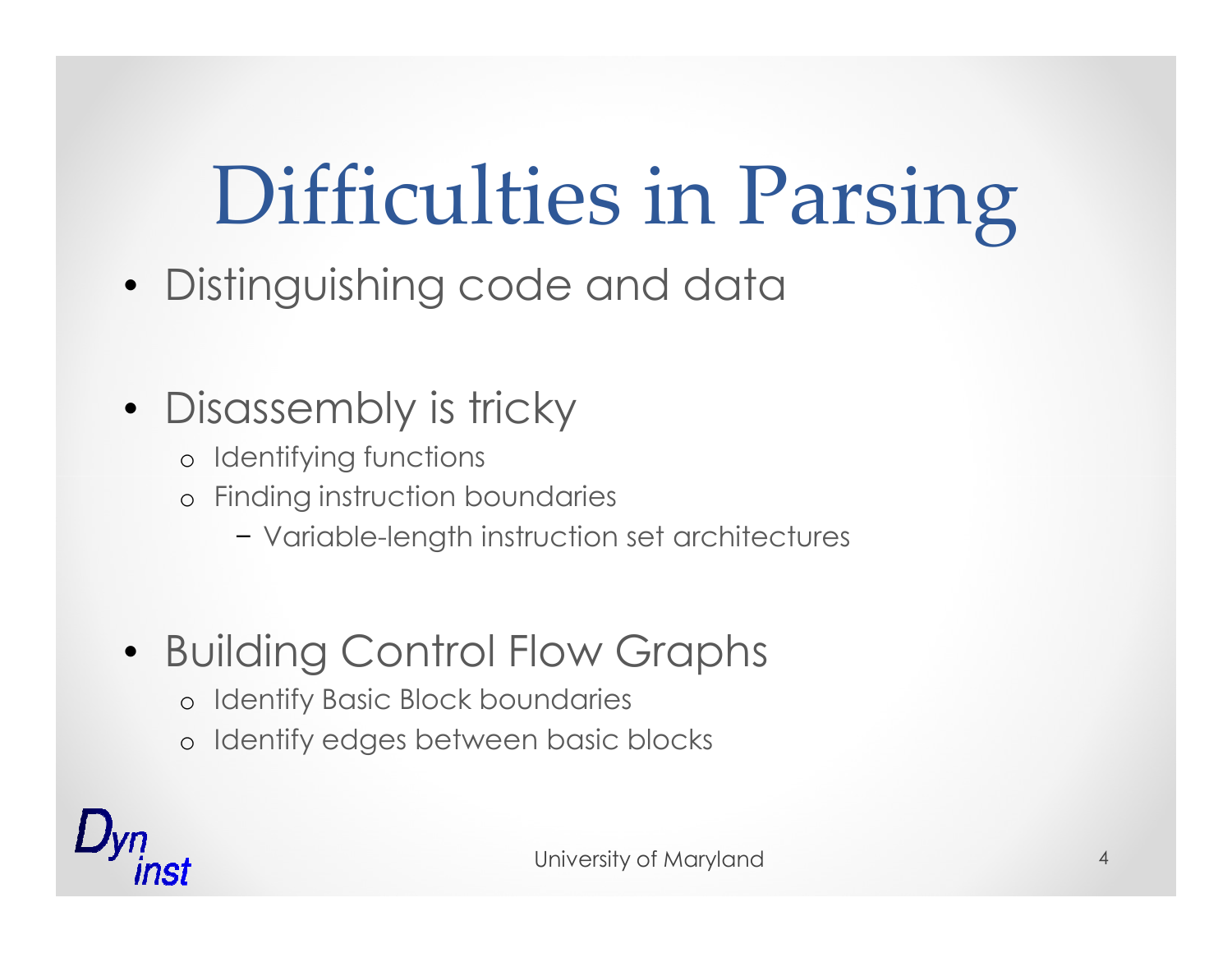# Compiler Assistancefor Parsing

- Developed new compilation mechanism
	- o Wrappers for GNU compiler suite (gcc/g++)
	- o Transparent to the end user
- Support most standard flags
	- o Pass flags to underlying system compiler
	- o Intercept output flags (-c, -S, -o, etc.)
- Augments binary files with tables
	- o Basic Block Table
	- o Edge Table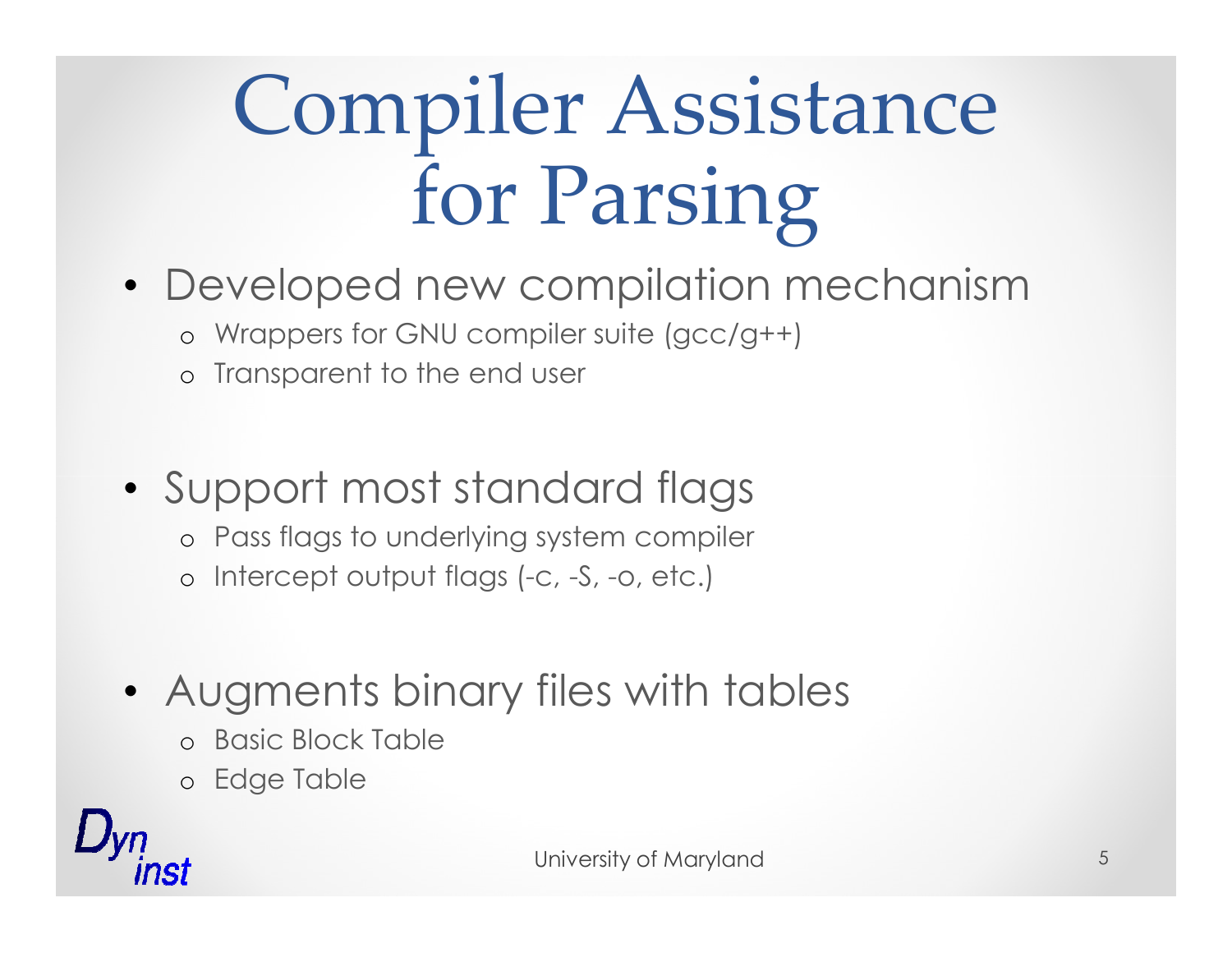



- Analyze intermediate assembly files
	- o Generate information about basic blocks and edges
	- o Store in a section that is not loaded at runtime

NS1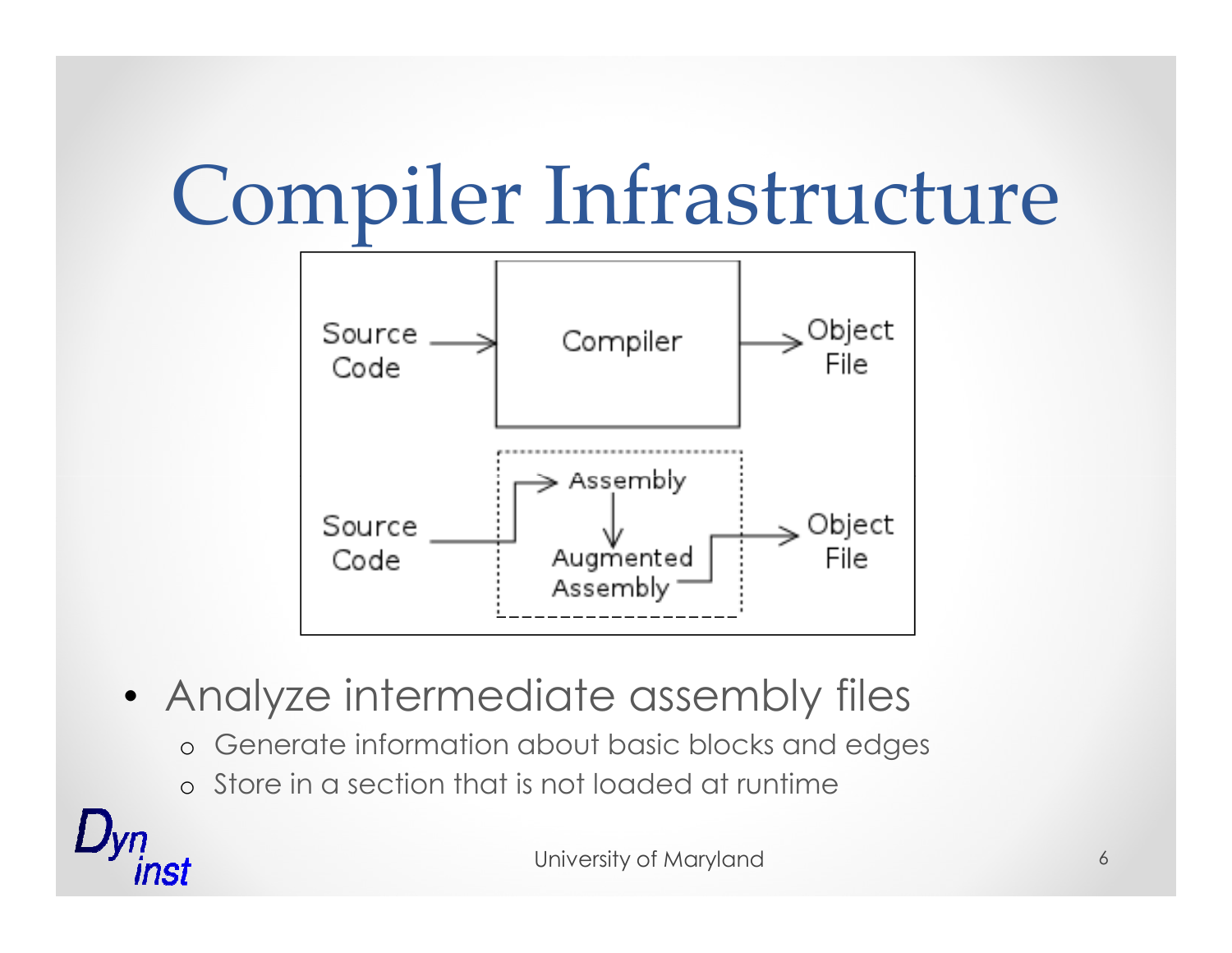# **Basic Block - Edge Tables**



inst

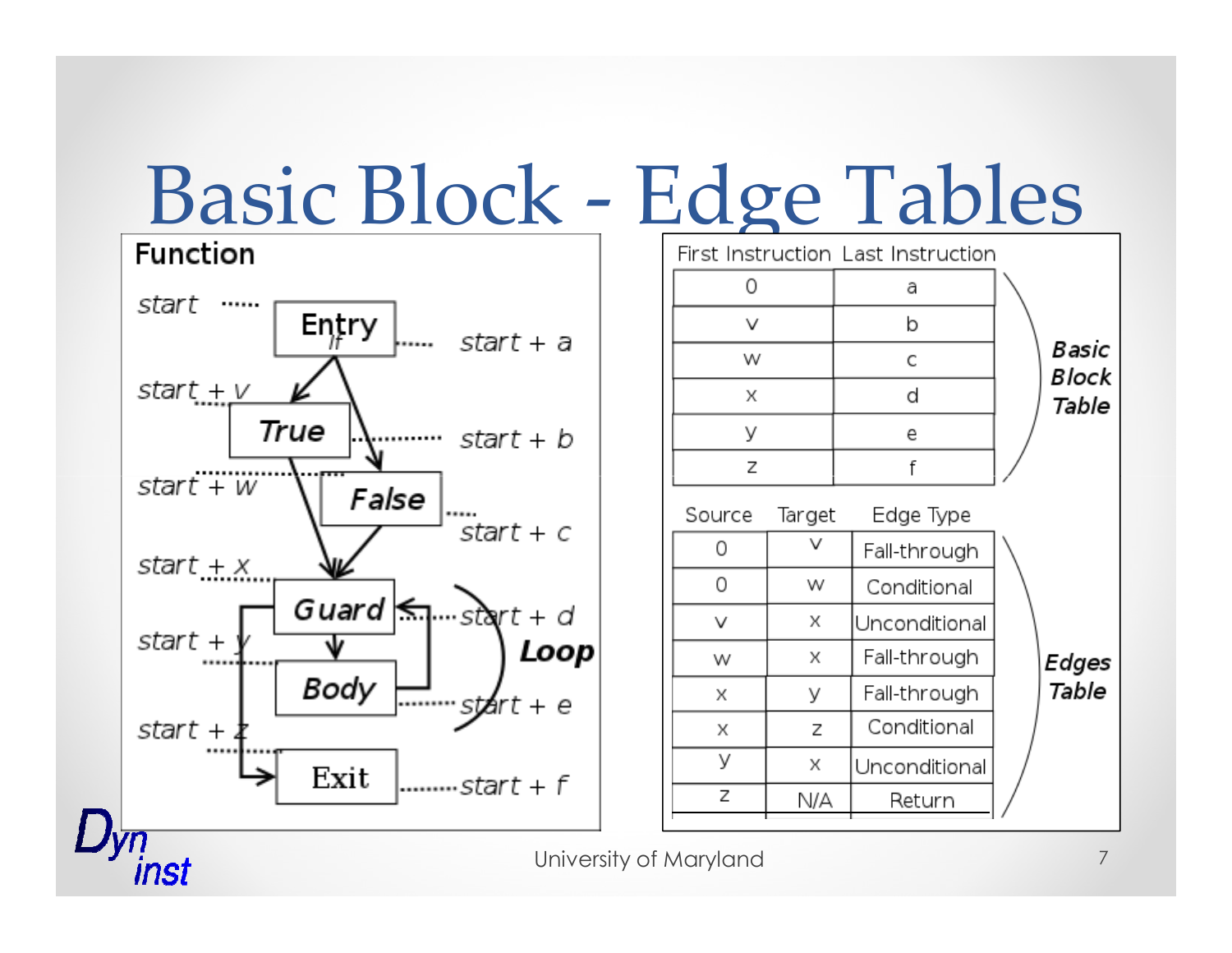# Assembly Modification

| a) Original Assembly Code   |  |  |  |  |  |
|-----------------------------|--|--|--|--|--|
| type foo, @function<br>foo: |  |  |  |  |  |
|                             |  |  |  |  |  |
| size foo, foo end - foo.    |  |  |  |  |  |

- Function Model
	- o Block of code
	- o "type … @function"
	- o ".size …"

 $\n *Uvn*\n$ 

nst

- Modifications
	- o Add Basic Block and Edge Tables
	- o Add shadow symbol

| b) Augmented Assembly Code |                                                                                                                                                             |  |
|----------------------------|-------------------------------------------------------------------------------------------------------------------------------------------------------------|--|
|                            | .<br>type foo, @function<br>foo.                                                                                                                            |  |
|                            | foo < file < name >                                                                                                                                         |  |
|                            | $\cdots$<br>$\cdots$<br>size foo, . - foo.<br>section edge info.                                                                                            |  |
|                            | .BLK foo BLK <file name=""><br/>.<br/><math>\cdots</math><br/>.size .BLK foo BLK <file name="">, \<br/>. - .BLK foo BLK <file name=""></file></file></file> |  |
|                            |                                                                                                                                                             |  |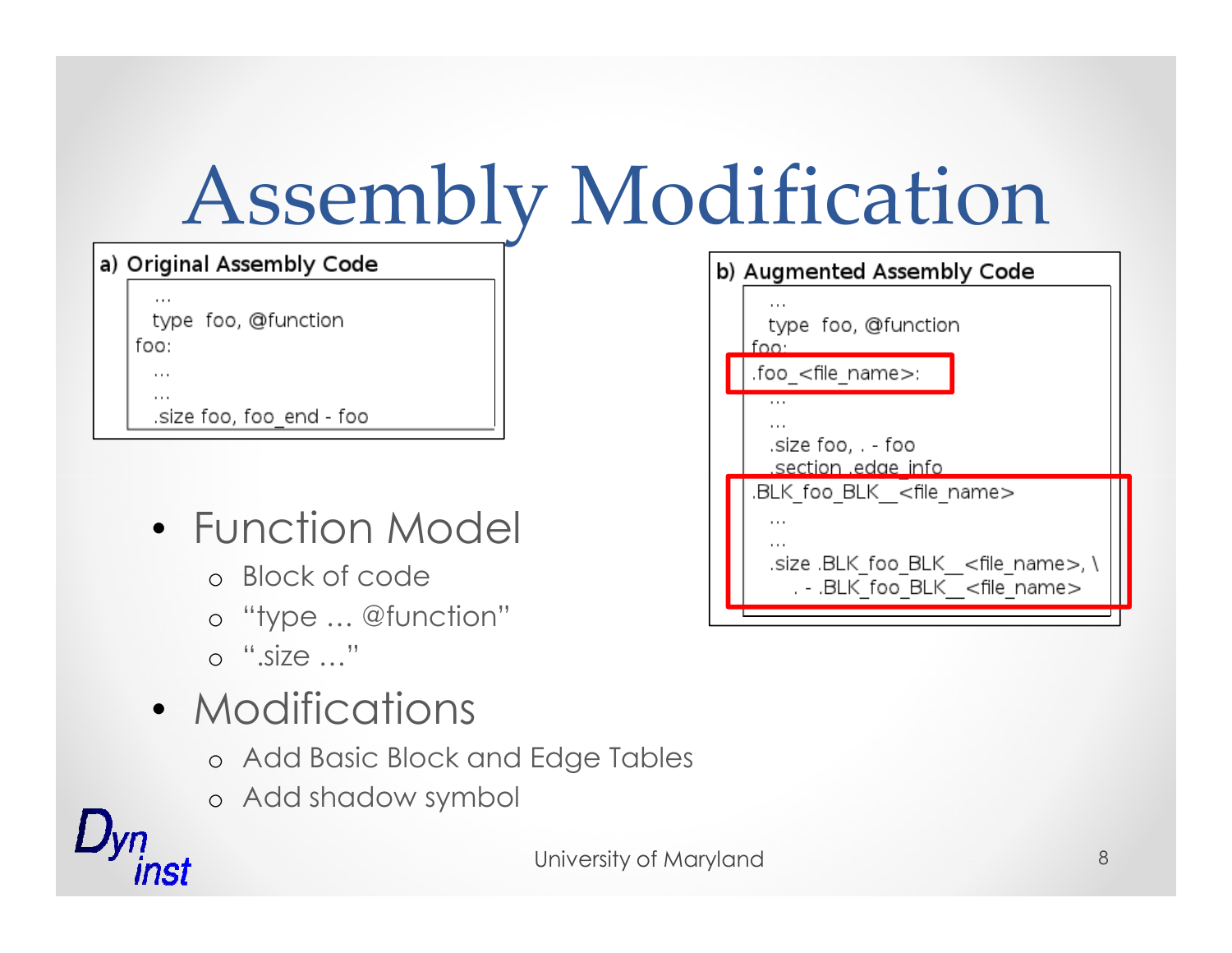# Merge Duplicate Functions

- Weak functions are merged by linker
	- o Functions included multiple times
	- o Binary code might slightly differ
	- o Only one weak function survives

### • Tables cannot be merged

- o Need to uniquely match functions and tables
- o Use shadow symbol in function to extract file name
- o Use file name and function name to identify tables

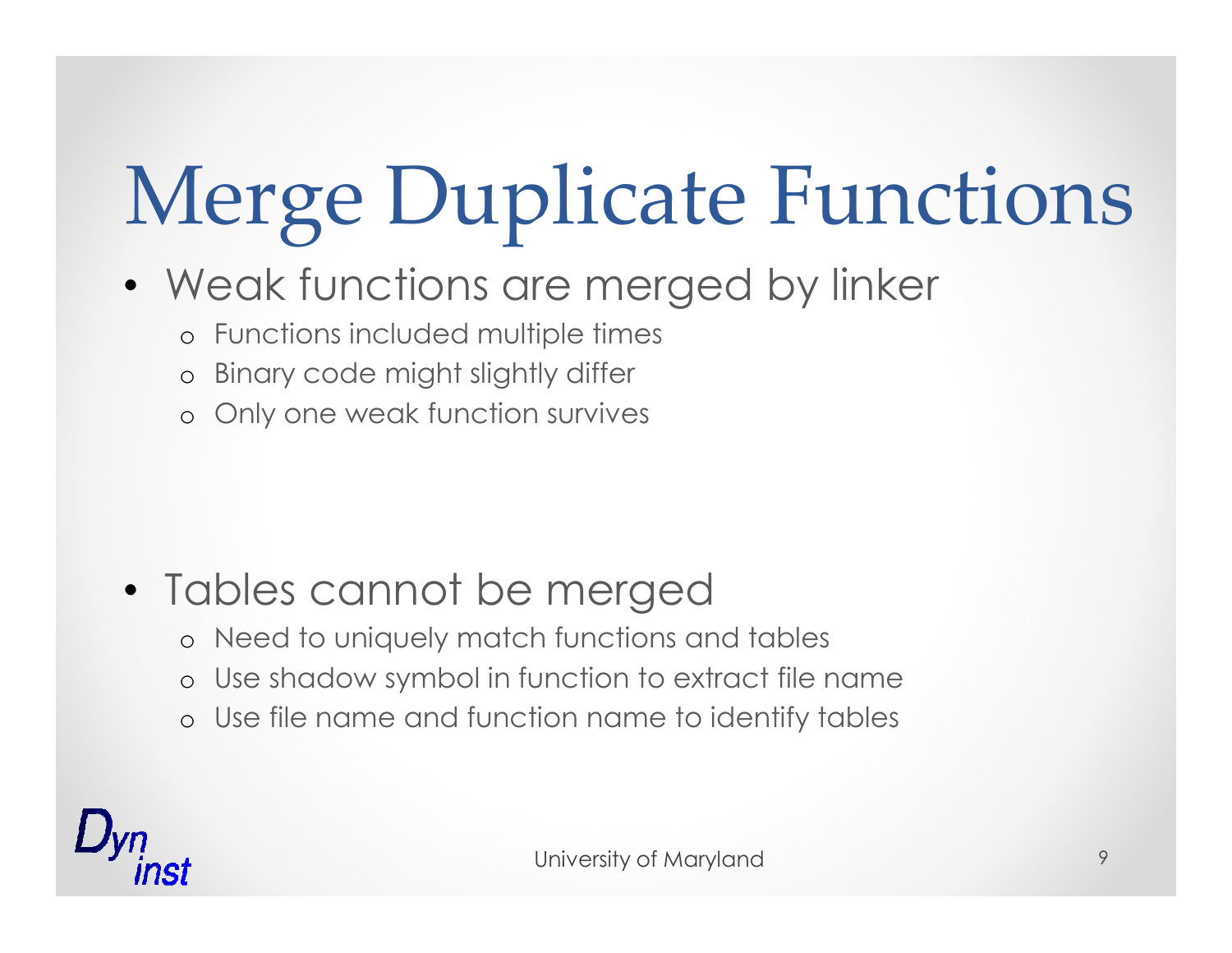### Reconstruction



• Binary analysis tools operate on executables **directly** 

o No interaction with the compiler

nst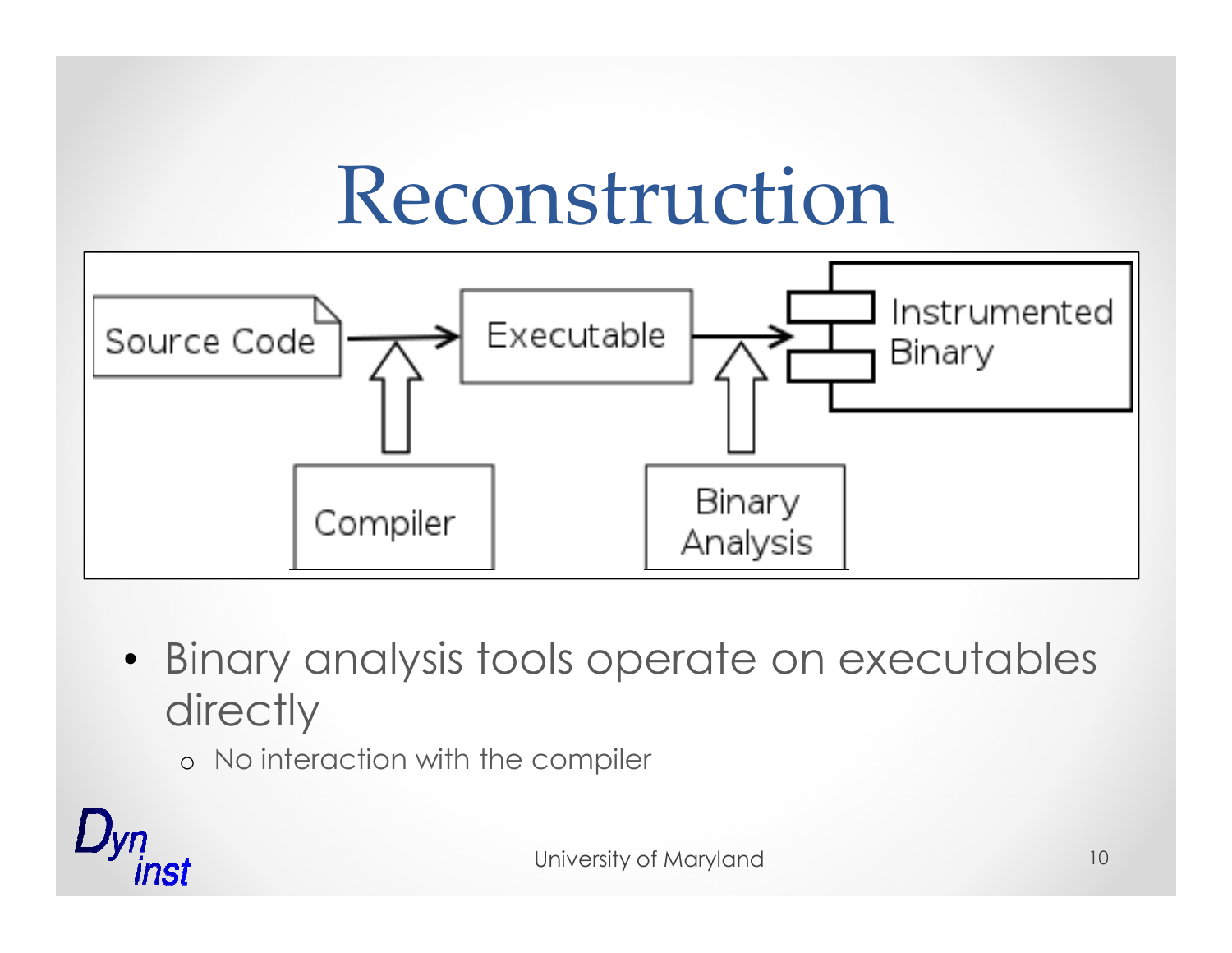### Reconstruction

- Parsing a functions involves:
	- o Finding the shadow symbol stored in the function
		- − File name is extracted
	- o Locating Basic Block and Edge Tables with the function name and file name pair
	- o Reading in the tables
	- o Adding function start address to offsets
	- o Creating basic block and edge abstractions
- No need to parse individual instructions

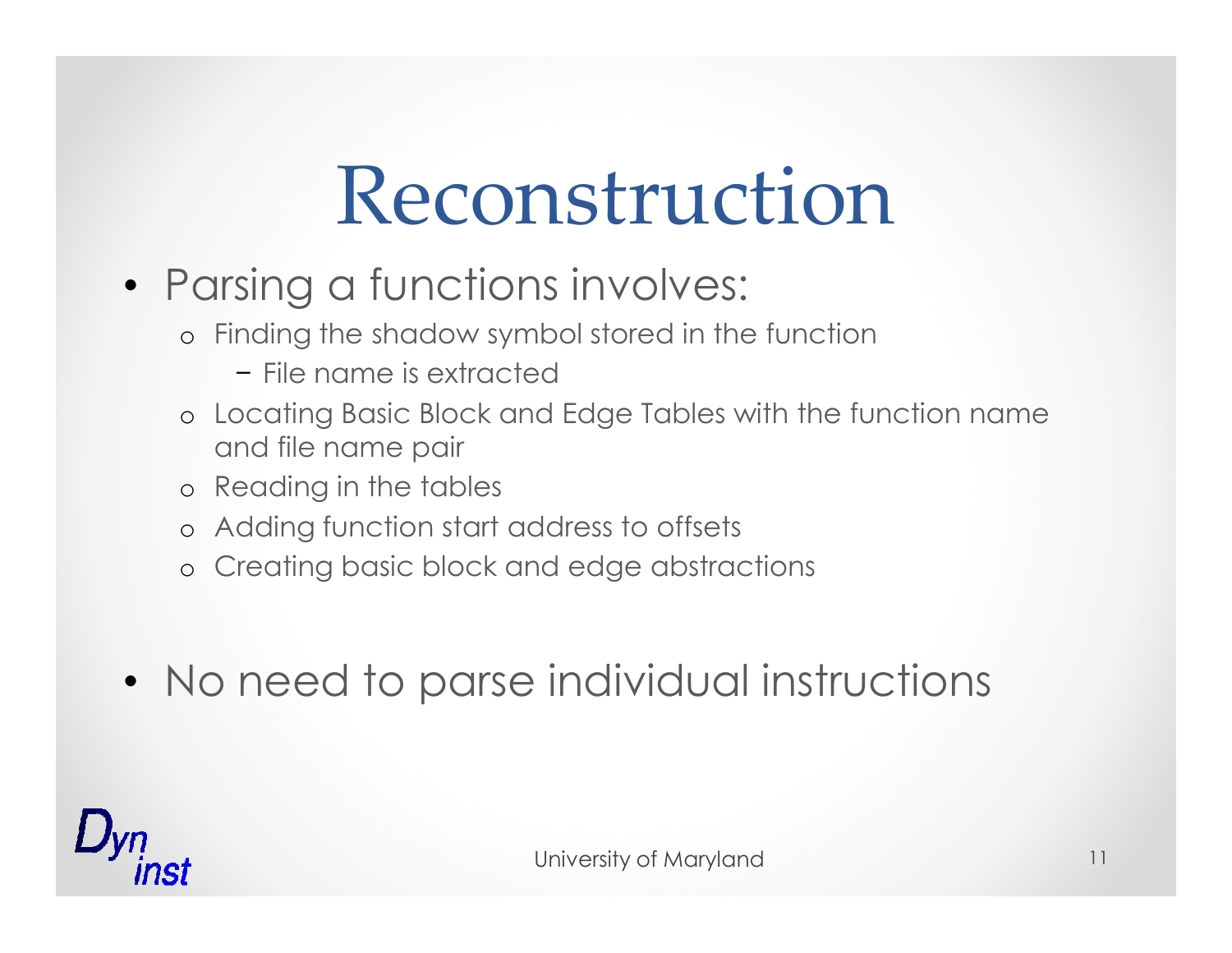## Evaluation

- Benchmarks
	- o SPEC CINT2006
	- o PETSc snes package
	- o Firefox (v. 9.0.1)

#### • Systems

- o 64-bit Linux machines
- o server: 24-core Intel Xeon, 48 GB total memory
- o laptop: AMD Turion, 2 GB total memory
- Methodology
	- o Executed running time experiments 5 times
	- o Reporting mean

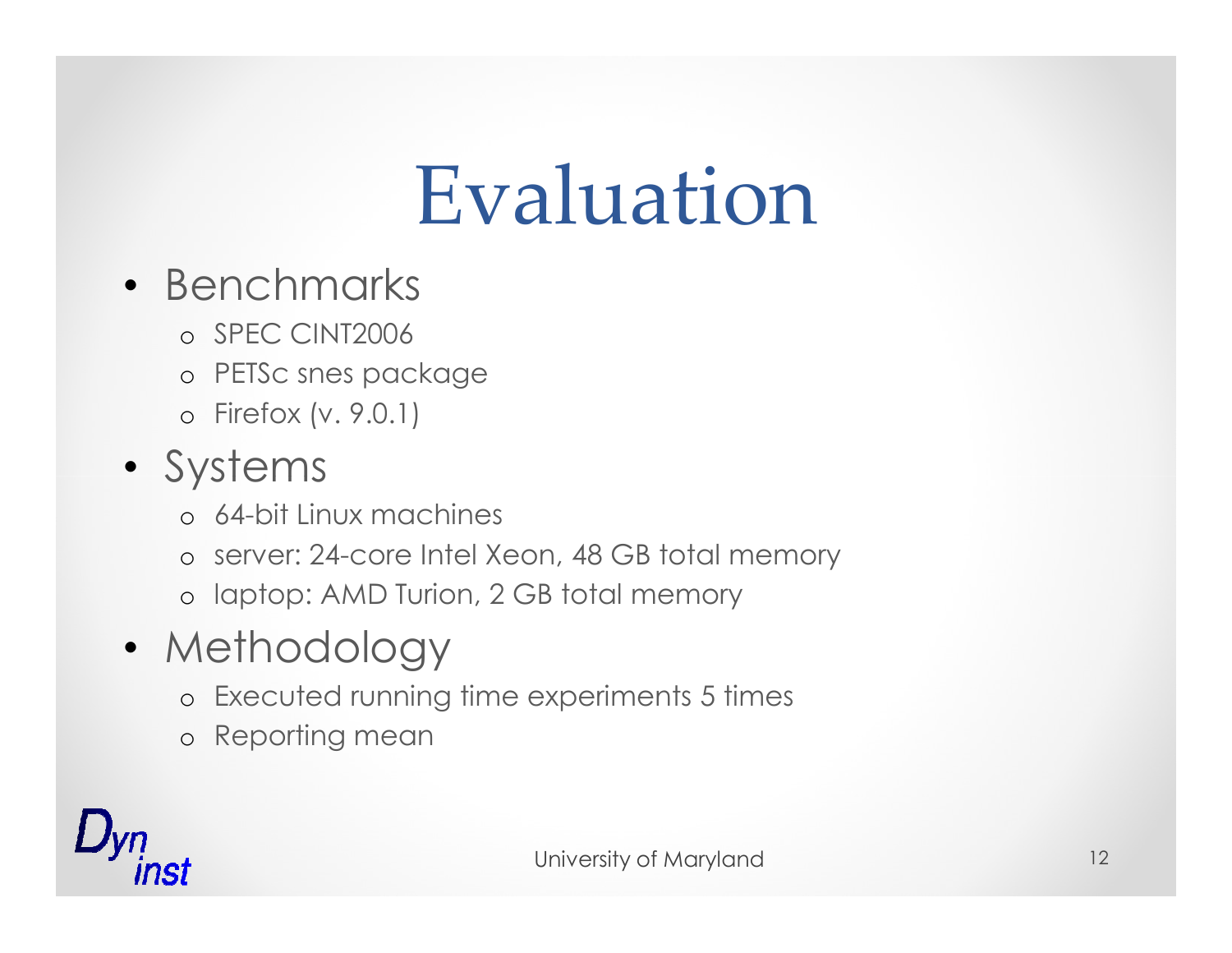# Normalized Parsing TimeSPEC CINT2006



University of Maryland

inst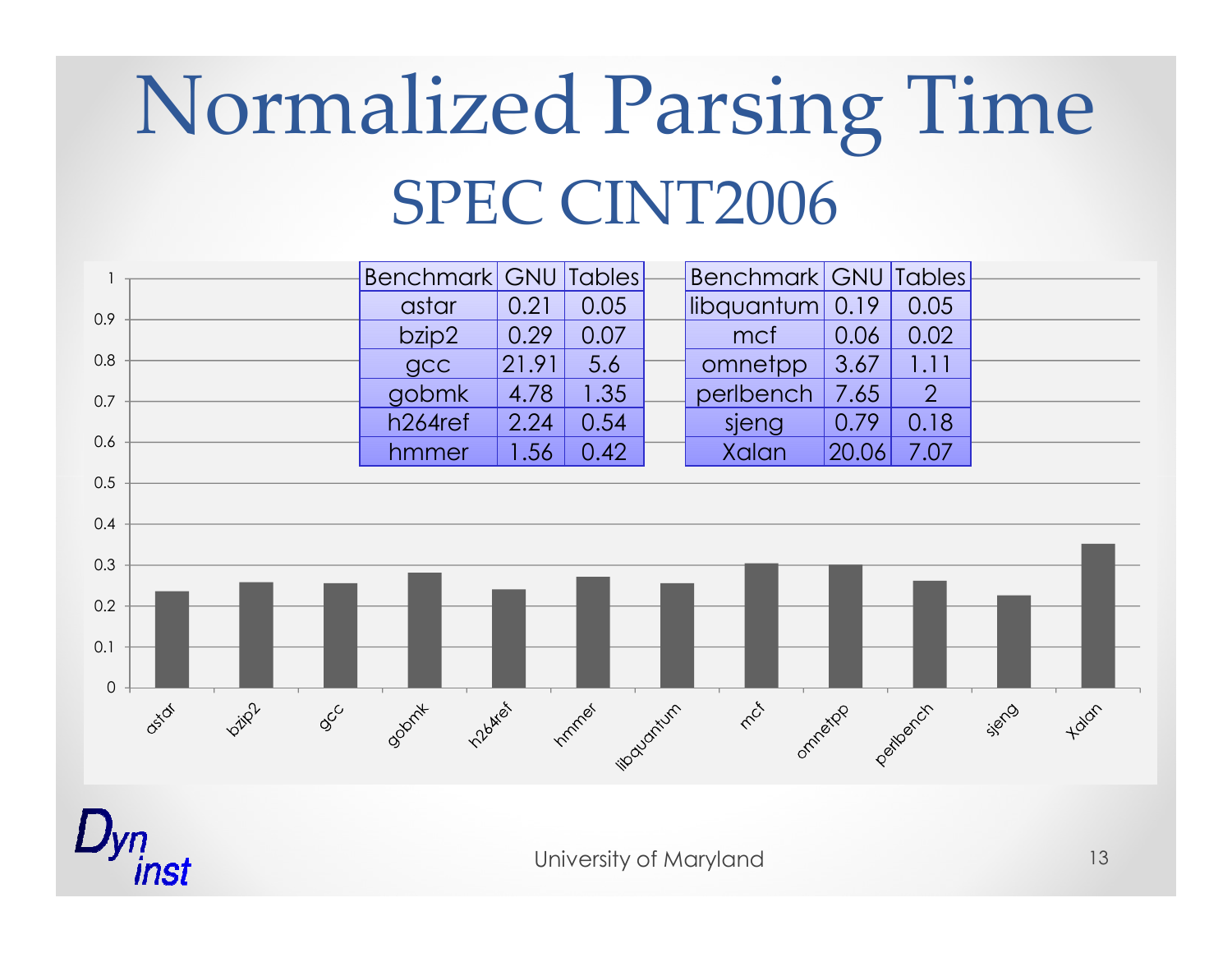# Normalized Parsing TimePETSc snes Package



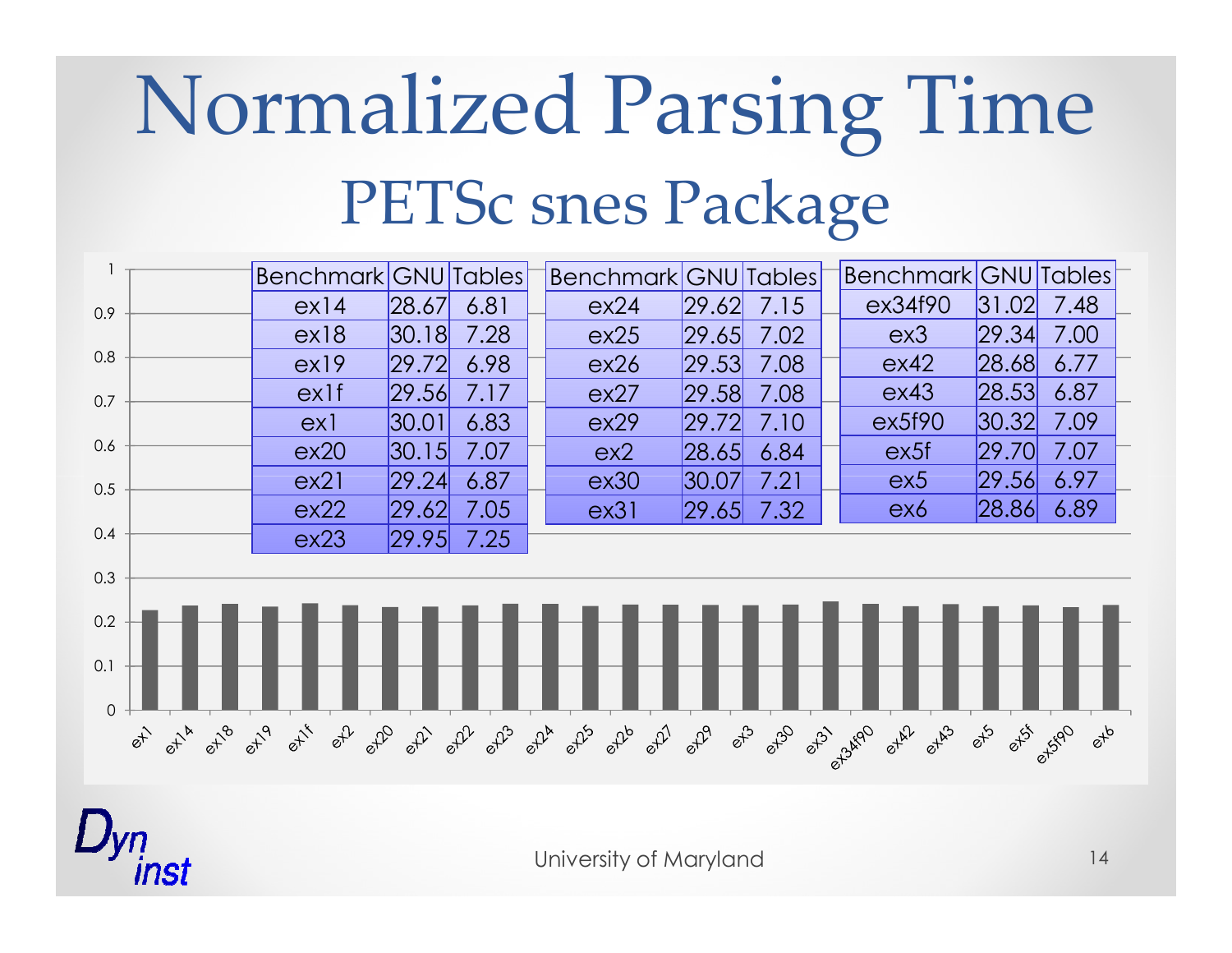# Normalized Parsing TimeFirefox Version 9.0.1

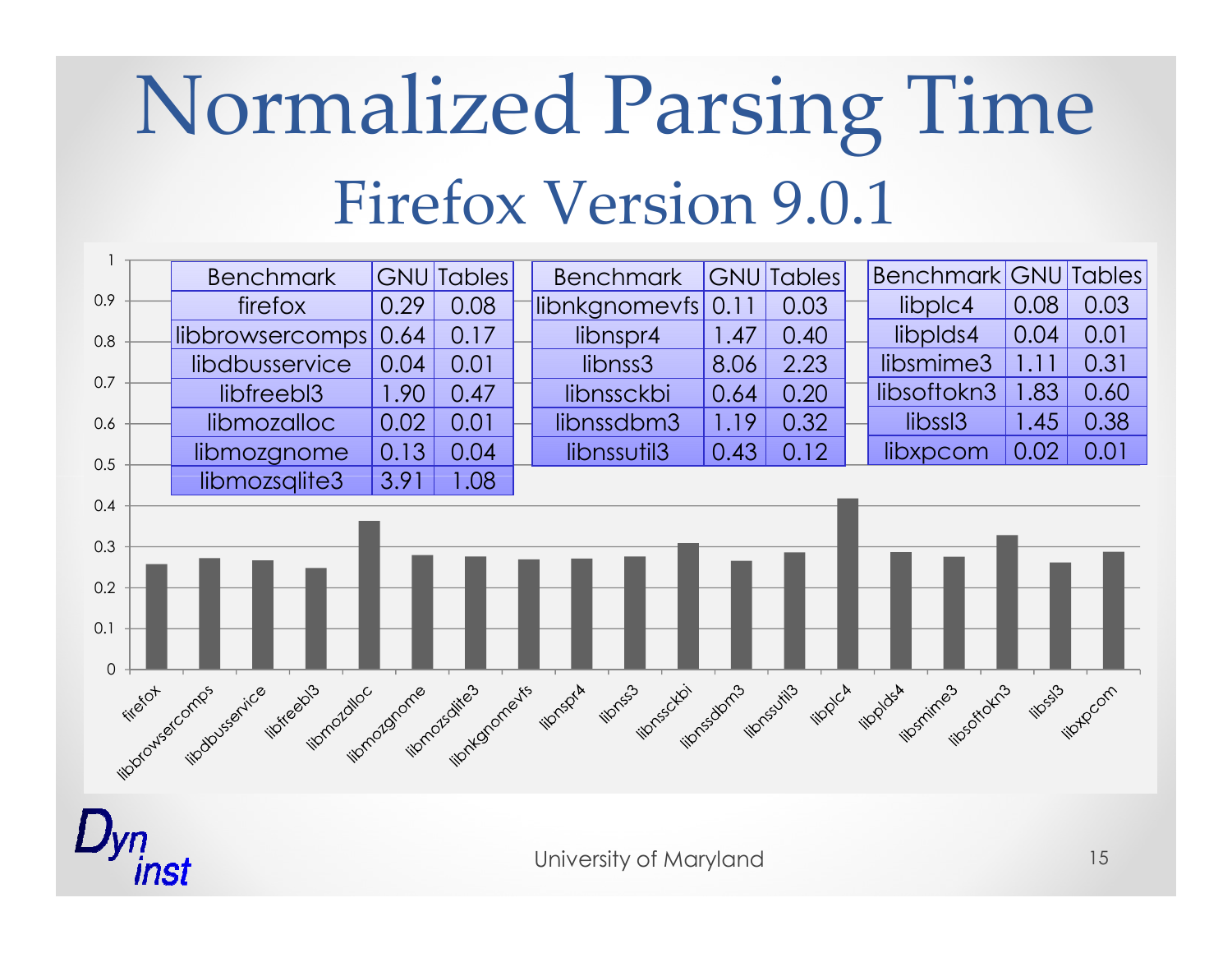# Build Time Metrics

| <b>File Size</b> |                      |            |                         |  |
|------------------|----------------------|------------|-------------------------|--|
|                  | <b>Without Debug</b> | With Debug | <b>Compilation Time</b> |  |
| SPEC CINT2006    | 2.21x                | 1.38x      | 1.25x                   |  |
| PETSC            | 1.50x                | 1.09x      | 1.32x                   |  |
| Firefox          | 1.17x                | 1.21x      | 1.13x                   |  |
| OVERALL          | 1.63x                | 1.23x      | 1.23x                   |  |

- File size increase on disk
	- o Not reflected to memory footprint
- Small increase in compilation time
	- o One time cost

nst

o Not reflected to running time performance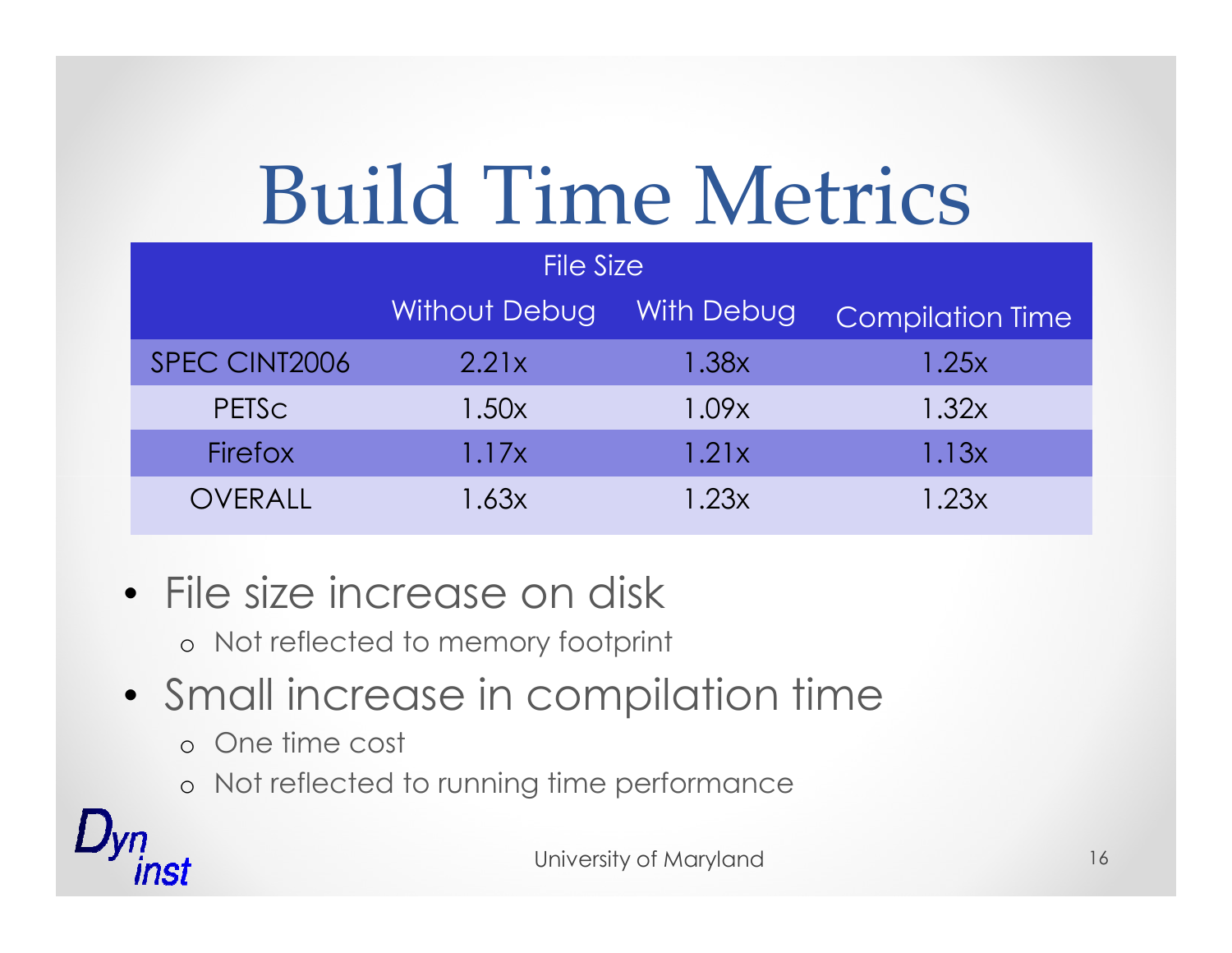# Runtime Metrics

|                | <b>Memory Footprint</b> | <b>Running Time</b> |
|----------------|-------------------------|---------------------|
| SPEC CINT2006  | 1.00x                   | 0.97x               |
| <b>PETSC</b>   | 1.00x                   | 0.95x               |
| <b>Firefox</b> | 1.00x                   | 0.94x               |
| OVERALL        | 1.00x                   | 0.95x               |

- Virtually no change in runtime metrics
	- o Memory requirement is almost constant
	- o Change in running time is within noise
- Hard to measure Firefox running time
	- o No workload
	- o Use V8 Benchmark

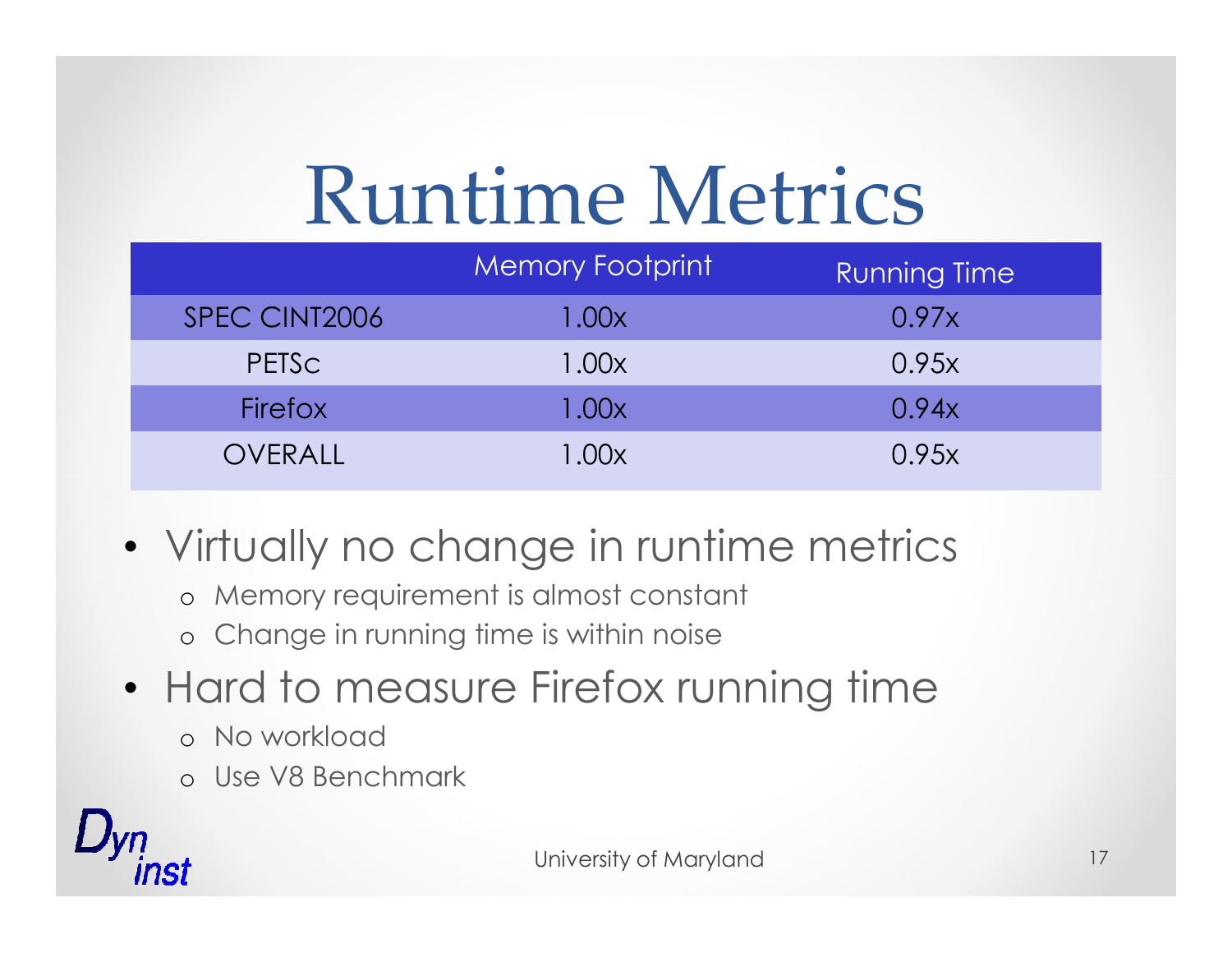# V8 Benchmarks for Firefox

|                            | V8 Benchmark Value |
|----------------------------|--------------------|
| Firefox with gcc           | 2549.2             |
| Firefox with our mechanism | 2587.6             |

- V8: JavaScript benchmark
	- o Higher scores are better
	- o Cannot be converted to time
- No significant change in performance

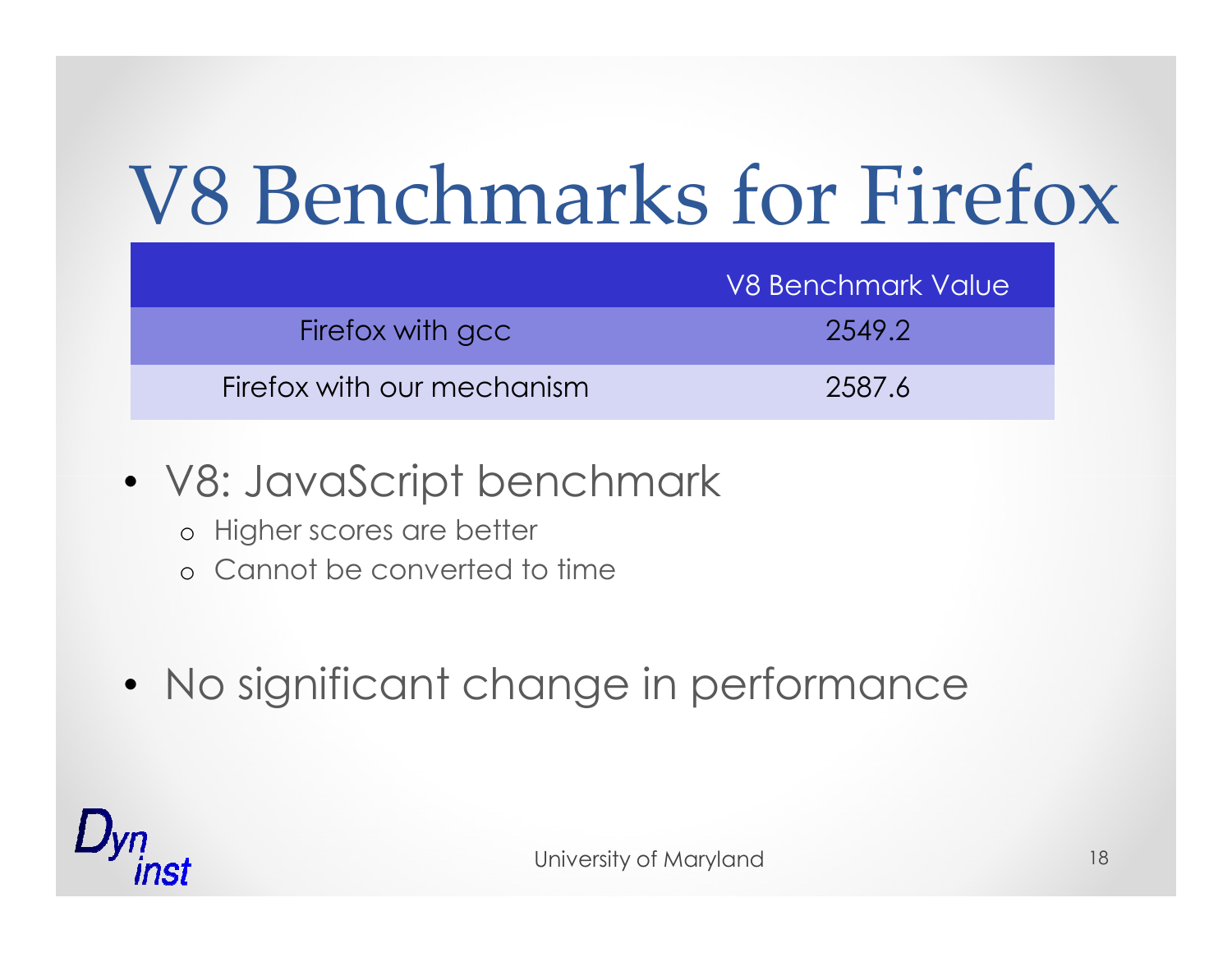# Limitations / Future Work

- Hand-written assembly o When branches use offsets in assembly
- 2n more symbols (n: number of functions)
- Compilation takes 23% more timeo Integrate compilation mechanism into gcc
- File size increases
	- o Compress tables about 78% compression ratio